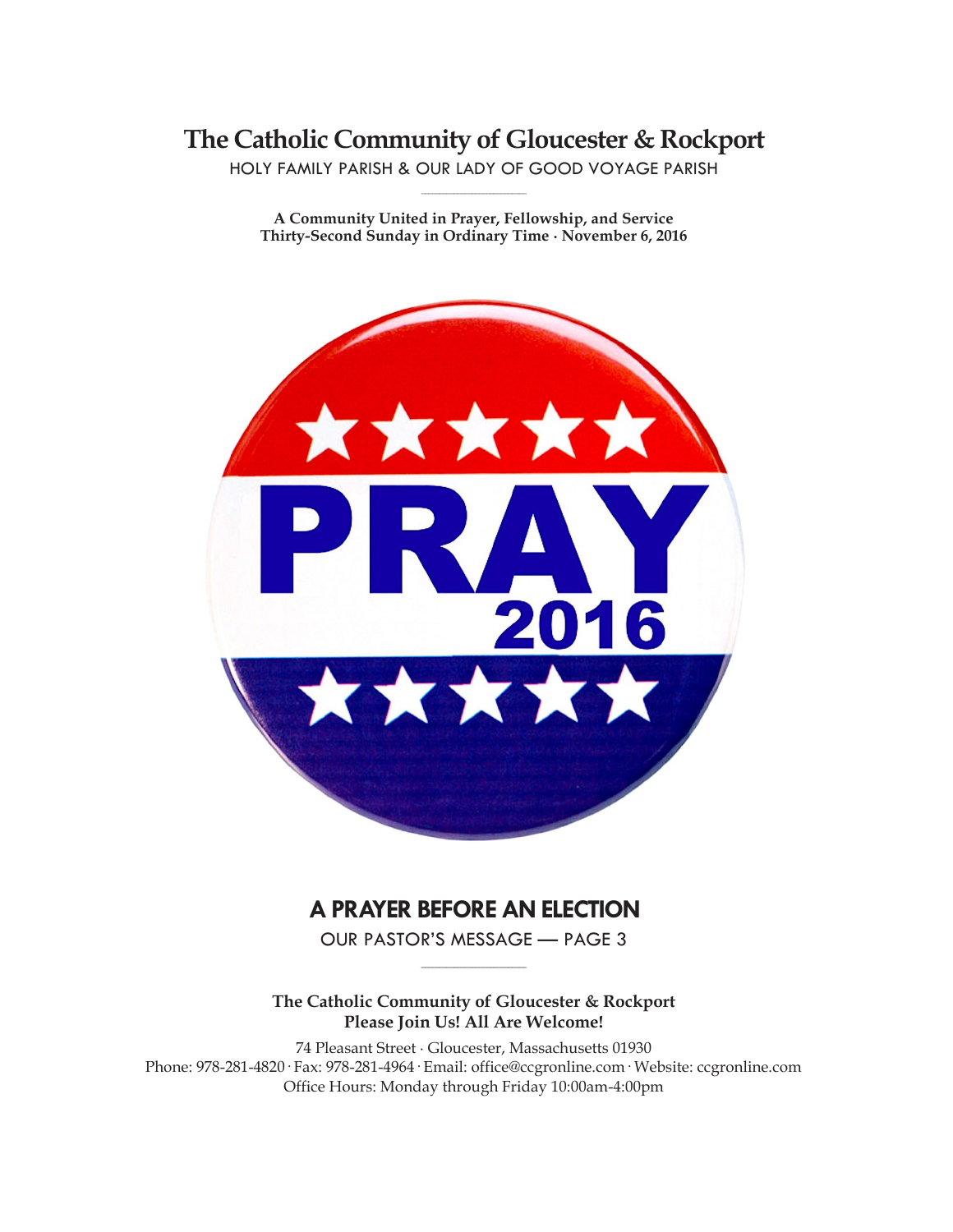#### **MONTH OF ALL SOULS \_\_\_\_\_\_\_\_\_\_\_\_\_\_\_\_\_\_\_\_**

### **MONTH OF ALL SOULS Masses of Remembrance**

During November, which is also known as the Month of All Souls, the Catholic Community of Gloucester & Rockport will celebrate three Masses of Remembrance for those from our parishes who have journeyed home to the Lord during the past year and whose funerals were celebrated in our churches. Our first Mass of Remembrance was celebrated on Saturday, October 29th in Saint Ann Church. Two additional Masses of Remembrance will be celebrated according to the following schedule:

> **Mass of Remembrance** Sunday, November 13th at 10:00am Saint Joachim Church

> **Mass of Remembrance** Sunday, November 20th at 11:45am Our Lady of Good Voyage Church

At each Mass of Remembrance, the names of our dearly departed loved ones, friends, and fellow parishioners will be read aloud. During this upcoming Month of All Souls, let us unite our hearts and voices in prayer for those we have lost. For more information about the Month of All Souls, please contact Father Jim at frjim@ccgronline.com or 978-281-4820; or see a member of our pastoral team. Please join us! All are invited! All are welcome!

### **MONTH OF ALL SOULS A Prayer for Our Departed Loved Ones**

In the name of the Father, and of the Son, and of the Holy Spirit:

Just as our Lord Jesus Christ died and rose again, so with our Father in Heaven bring with him all who have died in Jesus. Just as in Adam, all die, so in Christ Jesus, we believe that all will be made alive.

Almighty God and Father, we ask that you hear our prayers and bring us some consolation in our lives. As we remember in our prayers all of our loved ones who have died, we pray that they are with you in experiencing the joys of heaven. We ask this through our Lord Jesus Christ, your Son, who lives and reigns with you and the Holy Spirit, one God, for ever and ever. Amen.

Saint Ann & Saint Joachim, pray for us! Saint Anthony & Saint Francis, pray for us! Saint Peter & Saint Paul, pray for us! Our Lady of Angels, pray for us! Our Lady of Good Voyage, pray for us! All Saints, pray for us!

#### **PASTOR'S NOTES \_\_\_\_\_\_\_\_\_\_\_\_\_\_\_\_\_\_\_\_**

### **WELCOME FATHER PATRICK UNIVERSAL MISSIONARY VISIT TO HOLY FAMILY PARISH This Weekend: November 5th—November 6th!**

During the weekend of Saturday, November 5th and Sunday, November 6th, the Catholic Community of Gloucester & Rockport at Holy Family Parish is blessed to welcome Father Patrick Universal of the Saint James Society, who will celebrate Masses and preach about his missionary work in South America.

In support of the Saint James Society, a second collection will be taken at all Masses in Holy Family Parish next weekend: November 12th and November 13th. Your generous support will be much appreciated by all who are served by Father Patrick and his ministry. Welcome, Father Patrick! Thank you for joining us! May God bless you and your ministry!

### **THE ASSISI PROJECT NINTH ANNUAL FALL PILGRIMAGE November 4th—November 12th**

On Friday, November 4th, Cliff Garvey and I, along with fifteen pilgrims from the Catholic Community of Gloucester & Rockport and other parishes in the Archdiocese of Boston, will journey to Assisi, Italy and literally walk in the footsteps of Saint Francis and Saint Clare. During our ninth annual small-group pilgrimage, we will celebrate Mass at the tombs of Saint Francis and Saint Clare, venerate the latter's uncorrupted relics, pray in the cathedral where both saints were baptized, and travel to Mount La Verna (where Francis received the stigmata).

At each and every holy site along the way, our pilgrims will offer prayers and petitions for all who live, work, and worship in the Catholic Community of Gloucester & Rockport — that through the intercession of Saint Francis, Saint Clare, and Our Lady of Angels, the Lord will continue to unite us in prayer, fellowship, and service; and to give us the courage and strength to live the Gospel, share God's love, and rebuild the Church.

As we pray for you during this pilgrimage, please pray for us and for our safe travels. For more information about the Assisi Project and its good work in our parishes, please see Father Jim before or after Mass; contact Cliff at 978-281-4820 or cgarvey@ccgronline.com; or visit our website: assisiproject.com. If you have a special intention for which you would like us to pray in Assisi, please contact Cliff by email. Saint Francis of Assisi, pray for us! Saint Clare of Assisi, pray for us! Our Lady of Angels, pray for us! May the Lord give you peace!

### **MORE NEWS & INFORMATION ONLINE**

Join us: ccgronline.com Follow us on Twitter: @ccgronline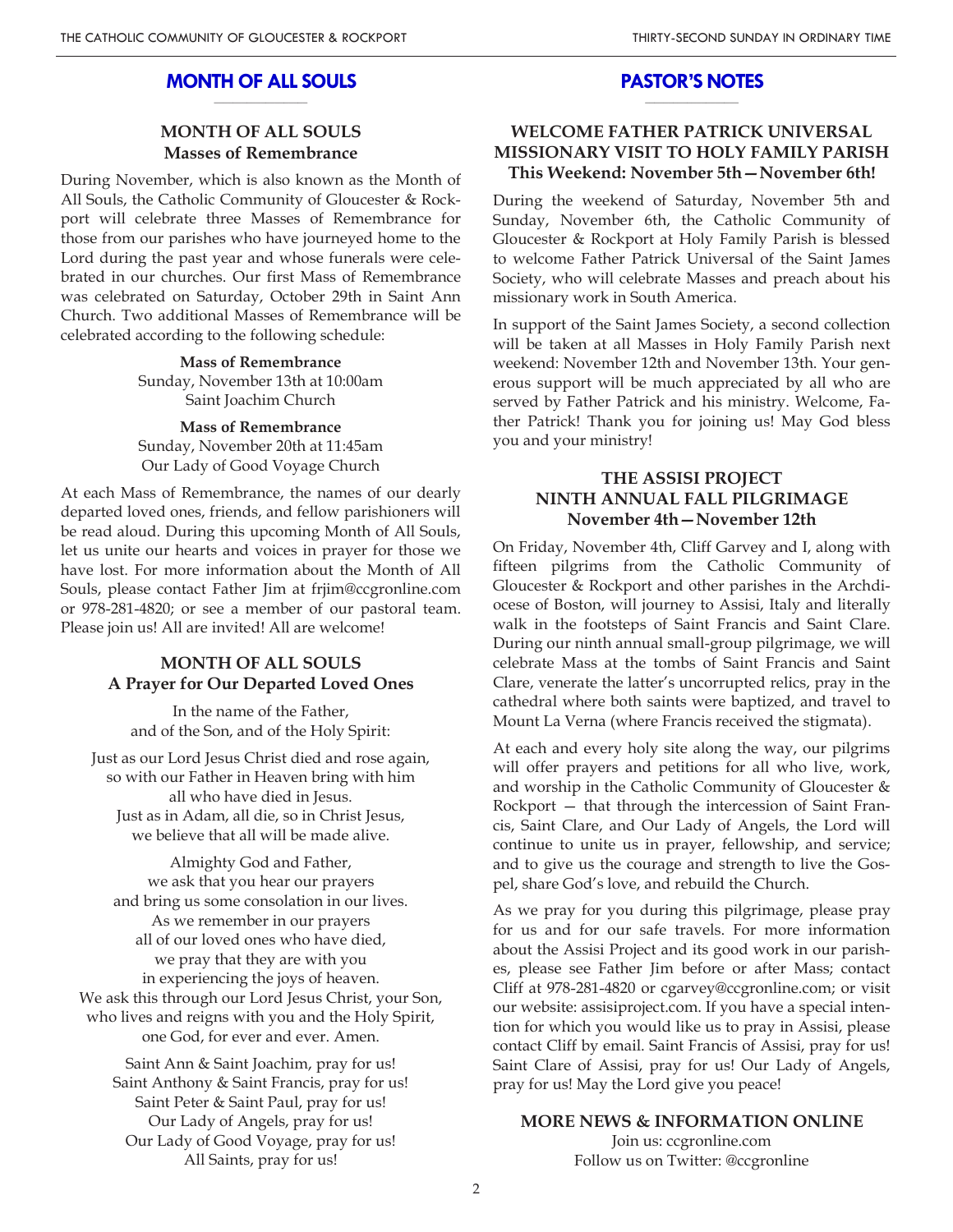#### **OUR PASTOR'S MESSAGE \_\_\_\_\_\_\_\_\_\_\_\_\_\_\_\_\_\_\_\_**



### **A PRAYER BEFORE AN ELECTION**

On Tuesday, November 8th, the American people will be faced with the challenge of entering the privacy of the voting booth to choose a new president. Although I have been asked many times in recent weeks about which candidate we, as Catholics, should support, I agree with the United States Conference of Catholic Bishops (USCCB) that it is not the place of either priests or bishops to endorse one candidate or one party over another.

Overall, it seems clear that none of the major candidates or political parties advocates positions that are fully consistent with the Church's teachings on the sanctity of human life, immigration, social justice, war and peace, the plight of refugees, and the preferential option for the poor. On some level, this is understandable because politics is a human endeavor and human beings are imperfect. So, our best course of action may be to practice good discernment, consult our consciences, and unite our hearts and voices in the following prayer for our country, our leaders, and our fellow citizens:

Almighty God and Father, as Election Day approaches, we seek to better understand the issues and concerns that confront our beloved country, and how the Gospel compels us to respond as faithful citizens in our community. We ask for eyes that are free from blindness, so that we might see each other as brothers and sisters, one and equal in dignity, especially those who are victims of abuse and violence, deceit and poverty. We ask for ears that will hear the cries of children unborn and those abandoned, and of men and women oppressed because of race or creed, religion or gender. We ask for minds and hearts that are open to hearing the voices of leaders who will bring us closer to your Kingdom. We pray for discernment so that we may choose leaders who hear your Word, live in your love, and keep in the ways of your truth as they strive to follow in the steps of Jesus and his Apostles and guide us to your Kingdom of justice and peace. We ask this in the name of our Lord Jesus Christ, your Son, who lives and reigns with you and the Holy Spirit, one God for ever and ever. Amen.

As this tumultuous and often troubling campaign comes to a close, let us remember that each one of us is part of a community of disciples united in prayer, fellowship, and service to God and to each other. Let us remember that whatever happens on Tuesday, we are called to be people of peace and goodwill. We are called to civility, humility and kindness. We are called to generosity, mercy, and mutual respect. We are called to love and forgive without counting the cost. And we are called to live the Gospel and give witness to it with our whole lives.

Prayer provided by the United States Conference of Catholic Bishops usccb.org

Peace and blessings to all, Father Jim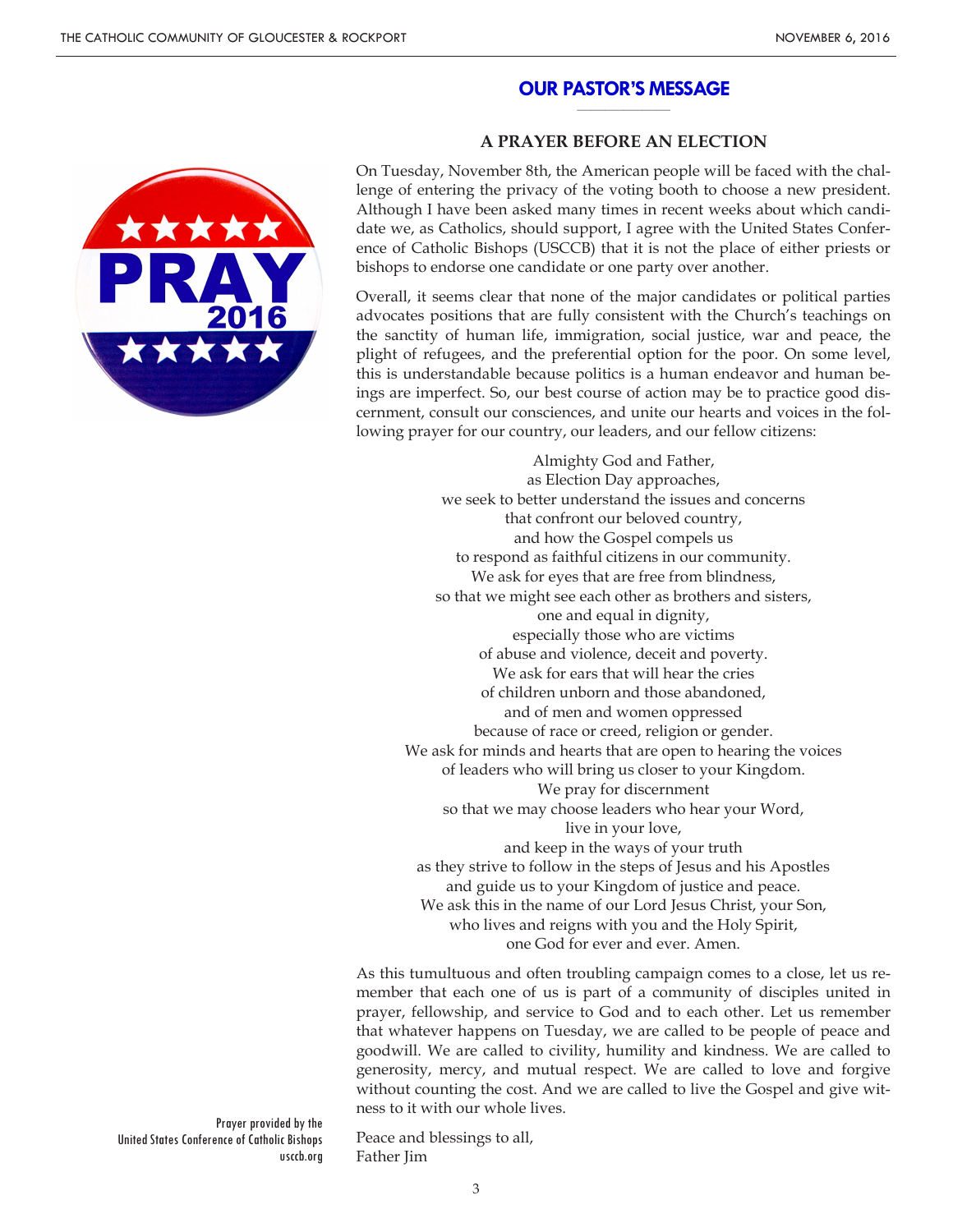#### **PRAYER, FELLOWSHIP, AND SERVICE \_\_\_\_\_\_\_\_\_\_\_\_\_\_\_\_\_\_\_\_**

# **OUR LADY OF GOOD VOYAGE PARISH OUR LADY'S GUILD Monday, November 7th at 6:30pm**

Since 1944, Our Lady's Guild has worked to build community among women of all ages in Our Lady of Good Voyage Parish through fundraising, good works, prayer, and social events. Our next monthly meeting is scheduled for Monday, November 7th beginning with our Annual Memorial Mass at 6:30pm in Our Lady of Good Voyage Church (followed by our meeting & refreshments).

Our co-chairpersons for this special evening are Joyce Lacerda and Mary Ann Horne. Musical entertainment will be provided by Mark Davis. Donations will be gratefully accepted. For more information about Our Lady's Guild and its good work in our parish, please contact Linda Galvin at 978-281-4820 or lingalv2010@gmail.com. Please join us! New members are always welcome!

# **OUR LADY OF GOOD VOYAGE PARISH FRIED DOUGH BREAKFAST Saturday, November 12th· Begins at 9:00am**

All are invited to join Our Lady of Good Voyage Parish for its Annual Fried Dough Breakfast on Saturday, November 12th from 9:00am until 11:00am in Our Lady's Hall. Coffee, tea, and our delicious fried dough and sweetbread will be served. In addition, freshly baked homemade sweetbread will be available for purchase. For more information, please contact Matt Parisi at 978-281- 4820 or mparisi101@gmail.com. Please join us for a special morning of fried dough and fellowship! All are welcome!

### **SAINT VINCENT DE PAUL SOCIETY Help Us Help Others! New Members Welcome!**

The Saint Vincent de Paul Society is an international organization dedicated to responding to any request from any person or family in need. Here on Cape Ann, we work from Holy Family Parish and Our Lady of Good Voyage Parish to serve the poor and needy. Our Clothes Closet is open on Saturdays from 10:00am until 1:00pm. And our Food Pantry is stocked with non-perishable foods. Donation baskets are located at the entrances of our churches. The Food Pantry needs the following items:

Canned Chicken, Ham, Stew, Tuna or Soup Crackers· Juice Boxes· Chicken or Tuna Helper Mayonnaise· Instant Potatoes· Hot & Cold Cereals Pancake Mix & Maple Syrup· Chef Boyardee Peanut Butter & Jelly· Jarred Pasta Sauce

For more information, please contact Annette Kennedy at 978-283-1268 or Harry Miller at 978-281-2701. For assistance, please contact the Saint Vincent de Paul Society Hotline at 978-281-8672. Thank you!

#### **JUBILEE YEAR OF MERCY \_\_\_\_\_\_\_\_\_\_\_\_\_\_\_\_\_\_\_\_**

# **A PRAYER BY POPE FRANCIS FOR THE JUBILEE YEAR OF MERCY Let Us Pray with Our Holy Father!**

In honor of the Extraordinary Jubilee Year of Mercy, Pope Francis has written a special prayer to bring us closer to our merciful Lord through the inspiration of the scriptures and the grace of the Triune God. So, together with our Holy Father, Pope Francis, and with fellow Christians and people of goodwill around the world, let us raise our hearts and voices in the name of the Father, and of the Son, and of the Holy Spirit:

Lord Jesus Christ, you have taught us to be merciful like the heavenly Father, and you have told us that whoever sees you sees Him. Show us your face and we will be saved. Your loving gaze freed Zacchaeus and Matthew from being enslaved by money; the adulteress and Mary Magdalene from seeking happiness in created things; made Peter weep after his betrayal, and assured Paradise to the repentant thief. Let us hear, as if addressed to each one of us, the words that you spoke to the Samaritan woman: "If you knew the gift of God!"

You are the visible face of the invisible Father, of the God who manifests his power above all by forgiveness and mercy. Let the Church be your visible face in the world, its Lord risen and glorified. You willed that your ministers would also be clothed in weakness in order that they may feel compassion for those in ignorance and error: let everyone who approaches them feel sought after, loved, and forgiven by God.

Send your Holy Spirit and consecrate every one of us with his anointing, so that the Jubilee of Mercy may be a year of grace from the Lord, and your Church, with renewed enthusiasm, may bring good news to the poor, proclaim liberty to captives and the oppressed, and restore sight to the blind.

We ask this of you, Lord Jesus Christ, through the intercession of Mary, Mother of Mercy; you who live and reign with the Father and the Holy Spirit for ever and ever. Amen!

**THE JUBILEE YEAR OF MERCY ONLINE!**

Join us: ccgronline.com/mercy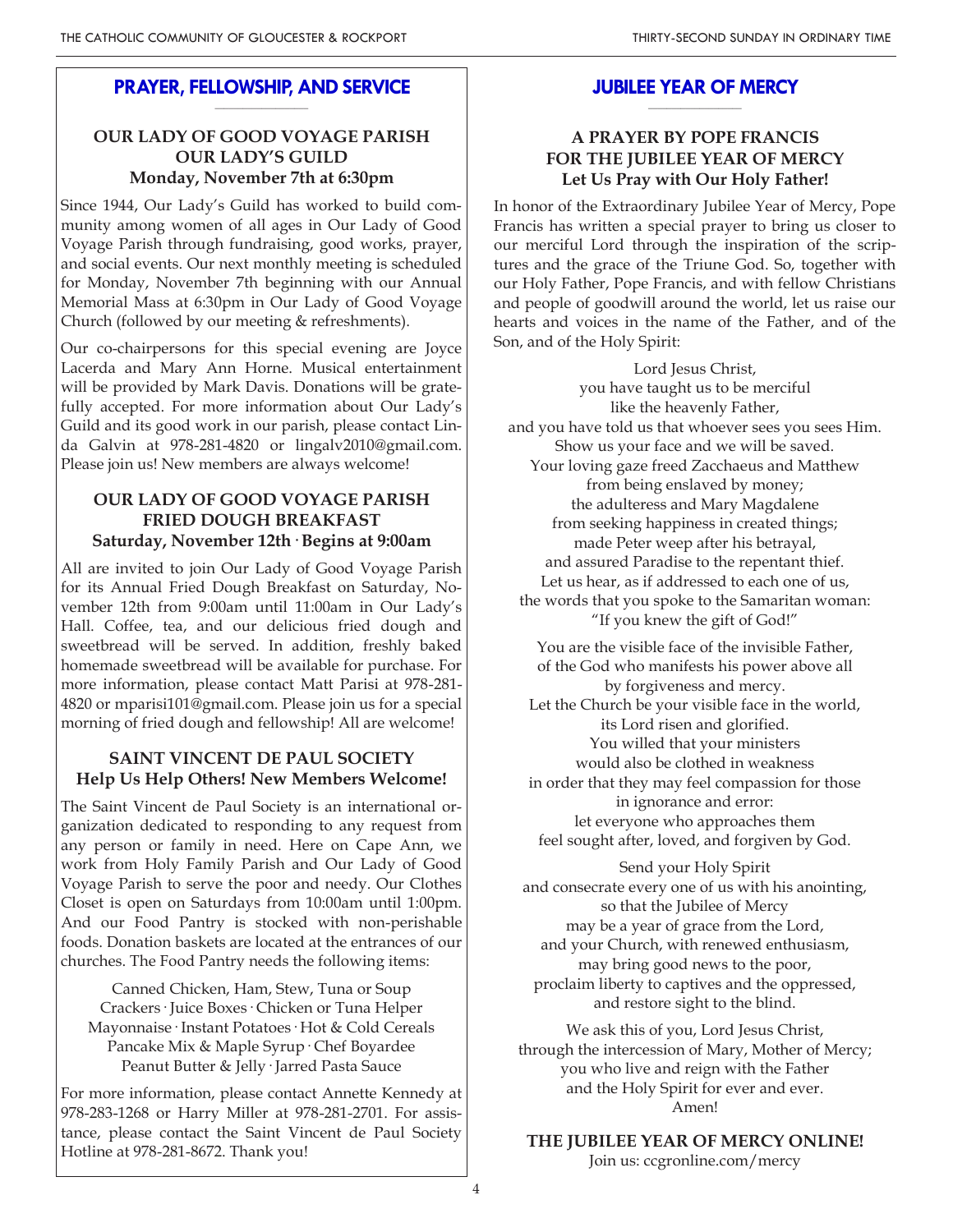#### **JUBILEE YEAR OF MERCY \_\_\_\_\_\_\_\_\_\_\_\_\_\_\_\_\_\_\_\_**

# **LIVING THE WORKS OF MERCY WITH POPE FRANCIS**

Pope Francis has said that mercy is the "fundamental law that dwells in the heart of every person who looks sincerely into the eyes of his brothers and sisters on the path of life." This Year of Mercy is an invitation for us to look sincerely into the eyes of those around us, to recognize their needs, and to act accordingly.

During the Jubilee Year of Mercy, Pope Francis has called us to rediscover these Spiritual and Corporal Works of Mercy as a way of living more deeply as disciples of Christ Jesus in the true spirit of the Gospel. Each month, Pope Francis asks us to pray for both a "universal" prayer intention and an "evangelization" prayer intention.

Throughout the year, Pope Francis will also offer us "spiritual exercises" or ways of living out the Works of Mercy in communion with his monthly intentions, with fellow parishioners, and with believers throughout the world. The Holy Father's monthly intentions & spiritual exercises will be printed in our bulletin and posted online at ccgronline.com/mercy.

#### **November 2016**

#### **Universal Prayer: Countries Welcoming Refugees**

We pray that countries welcoming refugees and displaced persons may find support for these efforts which are signs of fraternity and solidarity.

Also, become informed about public policies related to refugees and immigration; and urge elected officials to support policies that help those displaced by war, famine, and natural disaster.

**Corporal Work of Mercy: Welcome the Stranger** Keep a spare change jar in your home and donate what you collect each month to Catholic Relief Services

# or another organization that supports refugees. **November 2016**

**Evangelization Prayer: Collaboration of Priests & Laity**

We pray that priests and lay people in all parishes may work together without giving in to the temptation of discouragement.

**Spiritual Work of Mercy: Forgive Others**

We pray that the Holy Spirit may lead us toward forgiveness and healing. Pray for someone who has hurt or offended you and entrust them to God's grace. Do a good deed for someone who has hurt you.

As we celebrate the Extraordinary Jubilee Year of Mercy and live out the Works of Mercy under the Holy Father's guidance, let us pray for the grace to live the Gospel, to share God's love and mercy, and to build up the Church! May God bless you and your family with mercy!

#### **PRAYER, FELLOWSHIP, AND SERVICE \_\_\_\_\_\_\_\_\_\_\_\_\_\_\_\_\_\_\_\_**

### **KNIGHTS OF COLUMBUS ANNUAL RED CROSS BLOOD DRIVE Friday, November 11th· 1pm-6pm· Our Lady's Hall**

Register online: redcross.org Register by phone: 1-800-RED-CROSS Learn more about the Knights: kofc215.com Thank you for your support!

# **HOLY FAMILY PARISH ANNUAL CHRISTMAS FAIR: DECK THE HALL! Saturday, November 19th· 9:00am-2:00pm**

All are invited to join Holy Family Parish for its Annual Christmas Fair on Saturday, November 19th from 9:00am until 2:00pm in the newly renovated Saint Ann Church Hall. This year's fair will feature various sales tables, including homemade baked goods and cookies, Christmas decorations, Santa's Corner, Chinese Raffle, White Elephant Table, and our famous Basket Wheel! In addition, raffle tickets are now available for cash prizes, an I-Pad, and a Red Sox Game Package.

We are very grateful for all donations! We are especially grateful to Greely Funeral Home and Pike-Newhall Funeral Home for their donation of our raffle prizes. The Christmas Fair Committee and the Women's Guild are working overtime to make this year's fair another great success! So, please support this important parish fundraising event by joining us on Saturday, November 19th! For more information, please contact Lydia Bertolino at 978- 281-4279 or lbertolino4@msn.com. All are welcome!

# **HOLY FAMILY WOMEN'S GUILD CHRISTMAS FAIR BASKET WHEEL Now Accepting Donations**!

The Basket Wheel is the biggest "money maker" at our Christmas Fair (which is the biggest fundraiser of the year for Holy Family Parish). The great success of the Basket Wheel depends on donations from our parishioners and friends! So, all are encouraged to create and donate a \$25 theme basket for kids, crafts, family nights, movie nights, snow days, wine & cheese, holiday gift wrapping, and summer barbecue! Creating a basket can be both fun and inexpensive when families, friends, and neighbors work together to support our parish!

Donations for this year's Basket Wheel are now being accepted! Last year, we gave away more than 120 baskets as prizes for those who played the wheel. Please help us to keep the Basket Wheel spinning and to make this year's Christmas Fair a record-breaking success! For more information about the Basket Wheel or the Christmas Fair, please contact Lydia Bertolino at bertolino4@msn.com or 978-281-4279. Please join us! All are welcome!